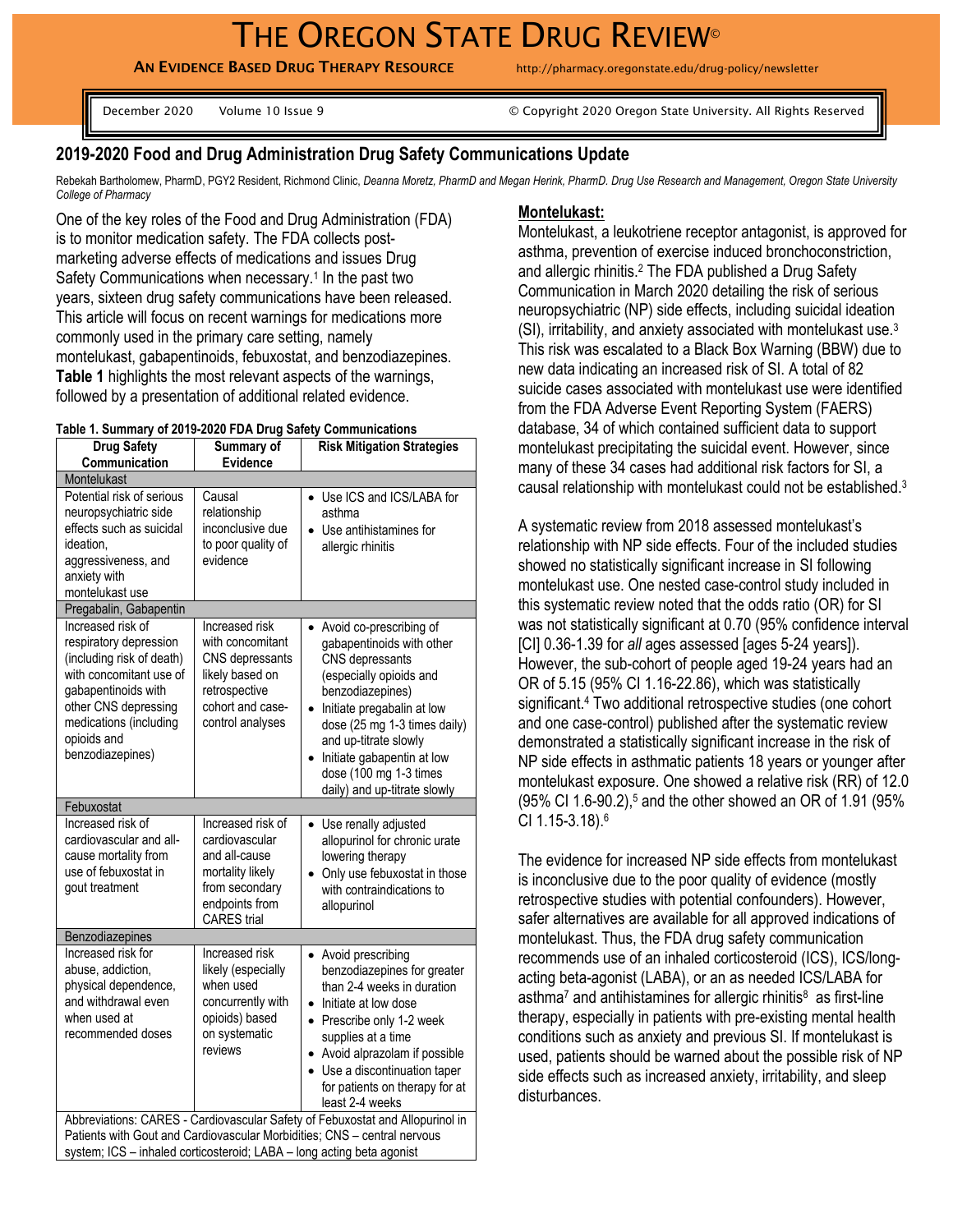# **Gabapentinoids (Gabapentin and Pregabalin):**

Gabapentin and pregabalin are gamma aminobutyric acid (GABA) analogs approved for partial onset seizures and postherpetic neuralgia.9,10 Pregabalin is also approved for diabetic peripheral neuropathy and fibromyalgia. 10,11 The FDA published a Drug Safety Communication in December 2019 detailing an increased risk of respiratory depression in patients with respiratory risk factors, including concurrent use of other central nervous system (CNS) depressants (such as opioids and benzodiazepines), elderly patients, and patients with chronic obstructive pulmonary disease (COPD).<sup>12</sup> The FDA identified 49 case reports of patients experiencing respiratory depression following gabapentinoid administration. Of the cases, 92% of patients had pre-existing loss of lung function or concurrent use of another CNS depressant; 12 of these patients died (all of whom had at least one additional risk factor for respiratory depression in addition to gabapentinoid use). An analysis of which patients had pre-existing loss of lung function, concurrent CNS depressant medication use, or both was not provided. The risk in healthy individuals is less supported.<sup>12</sup> Additional evidence related to the FDA warnings for gabapentinoids is displayed in **Table 2**.

## **Table 2. Evidence Supporting Risk with Gabapentinoids**

| Type of Study                                                                                                          | RF for RD                                                       | Outcomes    | <b>Results</b>                                    |  |  |
|------------------------------------------------------------------------------------------------------------------------|-----------------------------------------------------------------|-------------|---------------------------------------------------|--|--|
|                                                                                                                        | in the study                                                    |             |                                                   |  |  |
| Population-                                                                                                            | Concurrent                                                      | Opioid      | Gabapentin + opioid vs.                           |  |  |
| based.                                                                                                                 | opioid use                                                      | related     | opioid alone                                      |  |  |
| nested, case-                                                                                                          |                                                                 | death       |                                                   |  |  |
| control <sup>13</sup>                                                                                                  | Chronic                                                         | following   | OR = 1.49; 95% CI 1.18-                           |  |  |
|                                                                                                                        | lung                                                            | exposure to | 1.88                                              |  |  |
| $N = 5875$                                                                                                             | disease                                                         | concomitant |                                                   |  |  |
| Ages: 15-105                                                                                                           | (23% of all                                                     | gabapentin  |                                                   |  |  |
| vears                                                                                                                  | patients)<br>Concurrent                                         | Risk of IPH |                                                   |  |  |
| Retrospective,<br>cohort <sup>14</sup>                                                                                 | opioid use                                                      | or ED visit | When compared to<br>*regular use gabapentin:      |  |  |
|                                                                                                                        | (2% of all                                                      | for RD      |                                                   |  |  |
| $N = 44,152$                                                                                                           | patients)                                                       |             | Gabapentin alone with                             |  |  |
| (gabapentin),                                                                                                          |                                                                 |             | **sustained overuse:                              |  |  |
| 736,835                                                                                                                |                                                                 |             | $OR = 0.9$ ; 95% CI 0.4-                          |  |  |
| (opioid),                                                                                                              |                                                                 |             | 1.7                                               |  |  |
| 15,343 (both)                                                                                                          |                                                                 |             |                                                   |  |  |
|                                                                                                                        |                                                                 |             | Concurrent gabapentin +                           |  |  |
| Ages: 16-64<br>years                                                                                                   |                                                                 |             | opioid, 1 medication with<br>**sustained overuse: |  |  |
|                                                                                                                        |                                                                 |             | $OR = 2.6$ ; 95% CI 2.0-                          |  |  |
|                                                                                                                        |                                                                 |             | 3.5                                               |  |  |
|                                                                                                                        |                                                                 |             |                                                   |  |  |
|                                                                                                                        |                                                                 |             | Concurrent gabapentin +                           |  |  |
|                                                                                                                        |                                                                 |             | opioid, both medications                          |  |  |
|                                                                                                                        |                                                                 |             | with **sustained                                  |  |  |
|                                                                                                                        |                                                                 |             | overuse:                                          |  |  |
|                                                                                                                        |                                                                 |             | OR = 4.1; 95% CI 1.8-                             |  |  |
|                                                                                                                        |                                                                 |             | 9.6                                               |  |  |
|                                                                                                                        | *Regular Use: Gabapentin ≤3600 mg/day; opioid ≤50 MME/day       |             |                                                   |  |  |
| ** Sustained Overuse: Gabapentin > 3600 mg/day; opioid > 50 MME/day                                                    |                                                                 |             |                                                   |  |  |
| AND ≥3 rolling calendar quarters at these doses<br>Abbreviations: CI - confidence interval; ED - emergency department; |                                                                 |             |                                                   |  |  |
| IPH - inpatient hospitalization; MME - morphine milligram equivalents;                                                 |                                                                 |             |                                                   |  |  |
|                                                                                                                        | OR - odds ratio; RF - risk factors; RD - respiratory depression |             |                                                   |  |  |

Based upon the evidence and the increased utilization of gabapentinoids in recent years,<sup>12</sup> providers should be mindful of the increased risk for respiratory depression with gabapentin and pregabalin use, especially when prescribed concurrently with opioids or other CNS depressants. The risk for respiratory depression in elderly patients or patients with compromised lung function (i.e., COPD, obesity, and obstructive sleep apnea) is less clear as there are currently no studies that have specifically assessed these risk factors. If gabapentinoids are used, they should be initiated at a low dose (see **Table 1**) and up-titrated slowly to the minimum effective dose for each patient. Patients should be closely monitored for confusion/disorientation, extreme sleepiness or lethargy, and slowed, shallow, or difficult breathing.

# **Febuxostat:**

In February 2019, the FDA released a Drug Safety Communication about the increased risk of cardiovascular (CV) death from febuxostat, a xanthine oxidase inhibitor.15,16 The FDA mandated that the labeling include a BBW and updated the indication to "hyperuricemia in adult patients with gout who have an inadequate response to a maximally titrated dose of allopurinol, who are intolerant to allopurinol, or for whom treatment with allopurinol is not advisable."<sup>16</sup> Data from the Cardiovascular Safety of Febuxostat and Allopurinol in Patients with Gout and Cardiovascular Morbidities (CARES) trial, as outlined in **Table 3**, primarily led to this Drug Safety Communication. 16

#### **Table 3. Evidence Supporting Risk with Febuxostat**

| <b>Type of Study</b>                                                      | Outcomes              | <b>Results</b>              |  |  |
|---------------------------------------------------------------------------|-----------------------|-----------------------------|--|--|
| Multicenter.                                                              | Primary:              | Primary:                    |  |  |
| double-blind,                                                             | 4-point MACE (CV      | Febuxostat vs. allopurinol: |  |  |
| non-inferiority                                                           | death. nonfatal MI.   | HR = 1.03; 95% CI 0.87-1.23 |  |  |
| (for primary                                                              | nonfatal stroke.      |                             |  |  |
| endpoint).                                                                | unstable angina with  | Secondary:                  |  |  |
| superiority (for                                                          | urgent                | Death any cause:            |  |  |
| secondary                                                                 | revascularization)    | HR = 1.22; 95% CI 1.01-1.47 |  |  |
| endpoints $)^{17}$                                                        |                       |                             |  |  |
|                                                                           | Secondary:            | Death CV cause:             |  |  |
| $N = 6190$                                                                | Death from any cause, | HR = 1.34; 95% CI 1.03-1.73 |  |  |
| Ages: greater                                                             | death from CV cause   |                             |  |  |
| than 18 years                                                             |                       |                             |  |  |
| Abbreviations: CI – confidence interval; CV – cardiovascular; HR – hazard |                       |                             |  |  |
| ratio; MACE – major adverse cardiovascular event; MI – myocardial         |                       |                             |  |  |
| infarction                                                                |                       |                             |  |  |

Although the data for increased risk of CV death and all-cause mortality with febuxostat is based on secondary endpoints alone, the severity of the risk cannot be ignored. Providers should utilize allopurinol as first-line therapy in patients with gout, especially in patients with pre-existing CV disease or at high CV risk. Febuxostat should generally be reserved for patients whom have contraindications to allopurinol (such as hypersensitivity reactions including Stevens-Johnson Syndrome and Allopurinol Hypersensitivity Syndrome). If used,



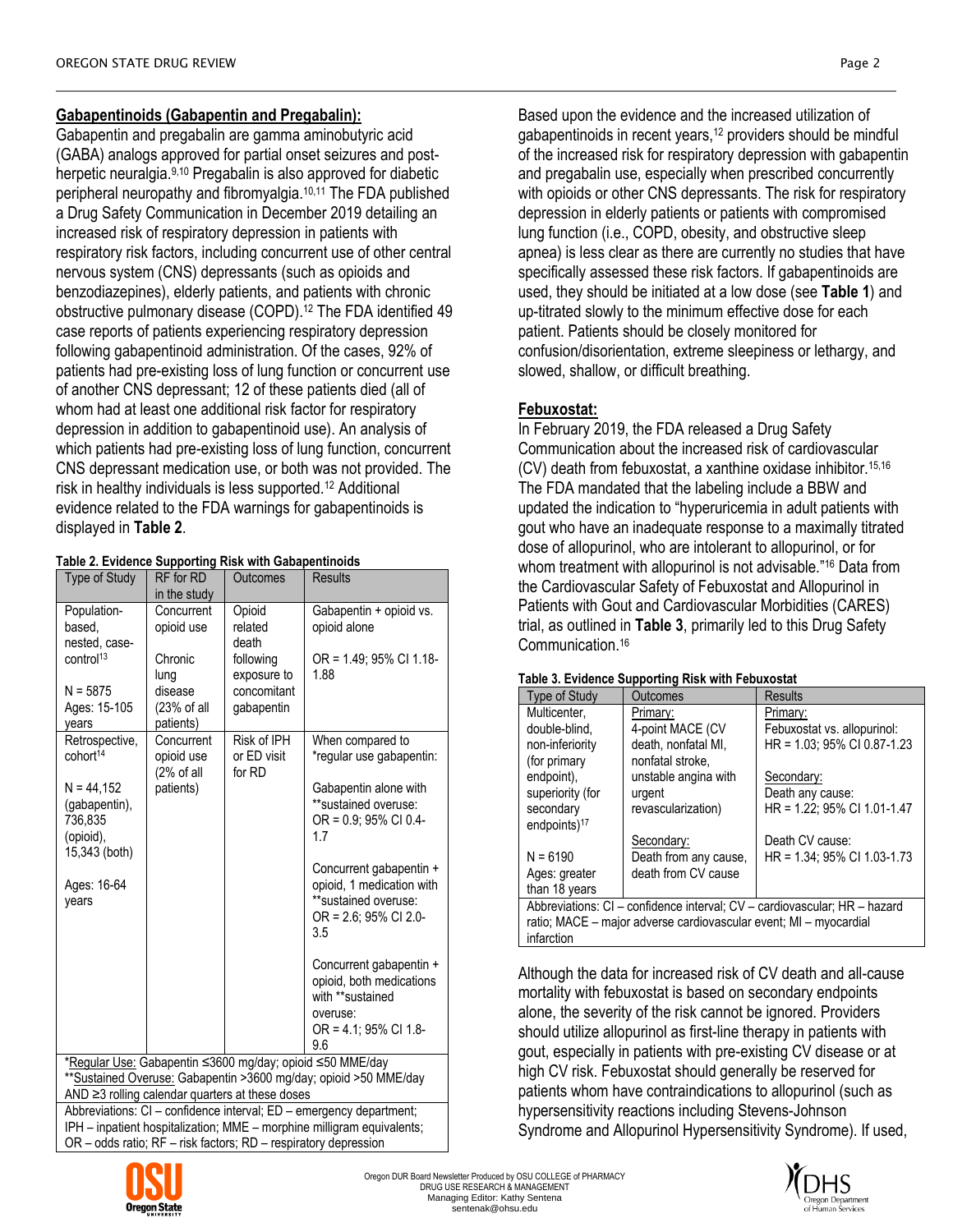the FDA recommends that patients prescribed febuxostat be advised to seek emergency medical attention if they experience any of the following: chest pain, shortness of breath, rapid or irregular heart rate, unilateral numbness, dizziness, trouble speaking, or a sudden and severe headache.<sup>16</sup>

### **Benzodiazepines:**

Benzodiazepines (BZDs) bind to post-synaptic GABA-A receptors in the brain, leading to hyperpolarization of neurons and less neuronal firing.<sup>11</sup> This action leads to the anxiolytic, anticonvulsant, and CNS depressive properties of BZDs. The FDA published a Drug Safety Communication in September 2020 detailing an increased risk of abuse, addiction, physical dependence, and withdrawal with BZD use, even when used at recommended doses. <sup>18</sup> The BBW was expanded on the label to reflect this information. From a review of published literature and emerging case reports, the FDA found new information that reinforced the knowledge that BZDs were widely prescribed in the United States (US) and often for longer durations than recommended. In 2018 for example, 50% of patients who were prescribed a BZD received prescriptions for greater than 2 months. In 2019, 92 million BZD prescriptions were dispensed to patients in an outpatient setting, the most common of which were for alprazolam, clonazepam, and lorazepam. The FDA also reviewed 104 cases from the FAERS database detailing abuse, dependence, or withdrawal from BZD monotherapy at recommended doses. Of the cases, 80% of patients described withdrawal symptoms following cessation of the BZD, even when tapered. <sup>18</sup> Additional evidence related to the FDA warnings for BZDs is displayed in **Table 4**.

| <b>Type of Study</b>                                                           | <b>Outcomes</b>                                 | <b>Results</b>                                                                                                                                                              |
|--------------------------------------------------------------------------------|-------------------------------------------------|-----------------------------------------------------------------------------------------------------------------------------------------------------------------------------|
| 2019<br>Systematic,<br>epidemiologic<br>review <sup>19</sup><br>Ages: 12 years | Epidemiological<br>findings                     | 1 in 20 patients prescribed a BZD<br>Deaths related to BZD OD<br>increased by 400% from 1996 to<br>2015<br>• 2.2% of patients misused BZD,<br>64% of whom obtained BZD from |
| and older                                                                      |                                                 | friend or family<br>Alprazolam most commonly<br>$\bullet$<br>misused BZD (73% of all misuse)                                                                                |
| Systematic<br>review <sup>20</sup>                                             | Risk of falls,<br>traffic<br>accidents, and     | Risk of falls:<br>$OR = 2.8$ ; 95% CI, 2.2-3.6                                                                                                                              |
| $N = 353,658$<br>Ages: 20 years<br>and older                                   | injuries from<br>those accidents<br>for new BZD | Traffic accidents:<br>$OR = 3.4$ ; 95% CI, 1.7-6.8                                                                                                                          |
|                                                                                | use vs. non-<br>use                             | Injuries from traffic accidents:<br>OR = 3.1; 95% CI, 1.5-6.2                                                                                                               |
| Systematic<br>review <sup>20</sup>                                             | Mortality<br>following BZD<br>use               | OR = 1.4; 95% CI, 1.1-1.7                                                                                                                                                   |
| $N = 14,117$<br>Ages: 18 years<br>and older<br>Abbrovictions: D7D              |                                                 | $h$ onzodiozonino: $Cl =$ oonfidonoo intonvol: $OR$                                                                                                                         |

Abbreviations:  $BZD - b$ enzodiazepine;  $CI =$ confidence interval;  $OU$ overdose; OR = odds ratio

For most indications, including generalized anxiety disorder (GAD), BZDs are generally recommended as second or thirdline options.<sup>21</sup> First-line options will vary by disease state, but for GAD, selective serotonin reuptake inhibitors are recommended first-line.<sup>21</sup> Based upon the evidence, BZDs should be avoided unless there are no other alternatives available. Alprazolam in particular should be avoided if possible. Alprazolam has an increased risk of misuse, abuse, and withdrawal due to its rapid absorption, low lipophilicity, and short half-life as compared to other BZDs. <sup>22</sup> If BZDs are used, they should be prescribed at the lowest starting dose and for a short amount of time (less than 2-4 weeks). Prescribing limited quantities (i.e., no more than 1-2 weeks at a time) may help to limit misuse.<sup>23</sup> Unfortunately, evidence demonstrating what duration of BZD therapy warrants discontinuation via taper are lacking. However, most guidance statements and guidelines recommend that a taper over *at least* 8-10 weeks be considered for patients prescribed BZDs for at least 2-4 weeks.23-25 In general, avoiding abrupt discontinuation may be best for all patients on BZDs to avoid severe withdrawal symptoms.

## **Conclusion**

Staying up to date on serious adverse effects of medications is an important responsibility for healthcare providers. Based on this review, montelukast may be associated with serious NP side effects (such as SI) and should generally be reserved as second-line therapy for both asthma and allergic rhinitis. Gabapentin and pregabalin may increase the risk of serious respiratory depression when co-prescribed with opioids (and other CNS depressants such as benzodiazepines), and thus opioid or BZD co-prescribing should be avoided as much as possible. Febuxostat appears to increase the risk of all-cause and CV related mortality, and it should generally be reserved for patients that cannot tolerate allopurinol. Due to increased risk of abuse, physical dependence and withdrawal, BZDs should be reserved for second or third-line therapy. Long-term BZD use should generally be avoided due to an increased risk of morbidity and mortality. If utilized, they should be prescribed at a low dose in limited quantities for less than 2-4 weeks. Pharmacists and other healthcare providers should strive to remain up to date on the ever-changing information about medications to ensure the safety of their patients. Providers should always consider submitting a medication adverse event report to the FAERS database via FDA MedWatch [\(https://www.fda.gov/safety/medwatch-fda-safety-information](https://www.fda.gov/safety/medwatch-fda-safety-information-and-adverse-event-reporting-program)[and-adverse-event-reporting-program\)](https://www.fda.gov/safety/medwatch-fda-safety-information-and-adverse-event-reporting-program) to ensure that unexpected outcomes are incorporated, trended, and investigated, if necessary. 26,27

*Peer Reviewed By: Andrew Gibler, PharmD, Director of Pharmacy, Legacy Mount Hood Medical Center, Gresham, OR.*